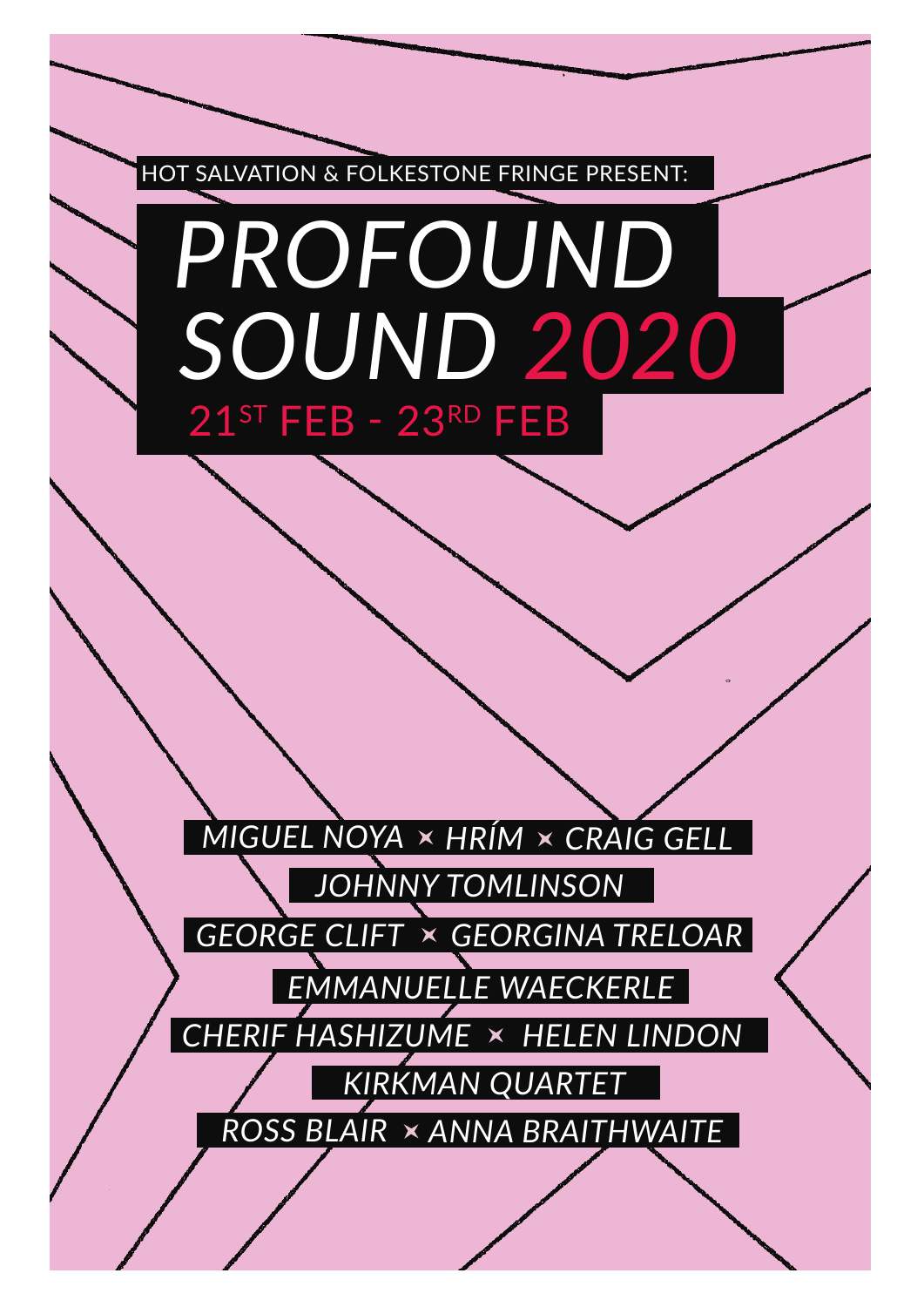# PROFOUND SOUND 21 - 23 FEB 2020 | £15 FESTIVAL PASS

Profound Sound is back for its fifth year to liven up the darkest days of winter. Three days of alternative, experimental live performances, installations, talks and D.I.Y workshops bringing a truly alternative music offering to the South East.

Follow us to keep up-to-date with the latest announcements:

- @ProfoundSoundFF
	-
- @profoundsoundfolkestone
- @profoundsoundfolkestone

# FRIDAY 21ST

#### LAUNCH EVENT & WELCOME DRINK

#### FRI 21 FEB, 19:30 -20:00 - ELETO CAFE

Join the festival organisers and artists for a few words and a celebratory drink before our evening performance.

#### IN DARKNESS LET ME DWELL | £6

#### FRI 21 FEB, 20:00 -21:00 - ELETO CAFE

Composer John Woolrich presents The Kirkman Quartet, a young and engaging ensemble. Prepare to be lost in strings at this intimate performance upstairs at Eleto Cafe.

## SATURDAY 22ND  $\sqrt{2}$

#### WAVE MACHINE — SOUND INSTALLATION BY CRAIG GELL

#### SAT 22 FEB, 11:00 -17:00 - SEA CONTAINER, FOLKESTONE HARBOUR

Experience real-time sea wave data as it's streamed from an observation buoy floating offshore and translated into a constantly evolving electronic soundscape of undulating drones and polyrhythms. Continues on Sunday.

#### CONTAINMENT — INTERACTIVE INSTALLATION BY JOHNNY TOMLINSON

#### SAT 22 FEB, 11:00 - 17:00 - **CUSTOMS HOUSE**

Found sounds and music are triggered by visitors to create sonics which in turn resonate and interact with each other; making an ever-changing atmosphere that is both containing and communal.

### HOT SALVATION RECORD STALL

#### SAT 22 FEB, FROM 14:00 - THE CLEARING

Dig till your heart's content through the best of what Hot Salvation has to offer at their special pop-up record store. George and Nat will be in the Clearing from 2pm.

#### EMMANUELLE WAECKERLE — SOUND TO IMAGE IN FOLKESTONE

#### SAT 21 FEB, 15:00 -18:00 - BREWERY TAP

Tune into the silent speech of images through photography and sound-making and learn new techniques about connecting text. image, sound and improvisation. Bring a meaningful image and an instrument/ sound making object.

#### FUME — GEORGINA TRELOAR, GEORGE CLIFT, ROSS BLAIR, MEMO DUMAY & HELEN LINDON

#### SAT 22 FEB, 16:00 -17:00 - THE CLEARING

Improvised performance exploring a narrative of fire, desertification and sea-level rise. Join in with local artist and activist Helen Lindon accompanying the work and create a live artwork in response to the sounds heard.

#### SOUND TO IMAGE PERFORMANCE

#### SAT 22 FEB, 19:00 -19:30 - BREWERY TAP

Join us for a one-off, informal performance where participants from the 'Sound To Image' workshop share some of their outcomes.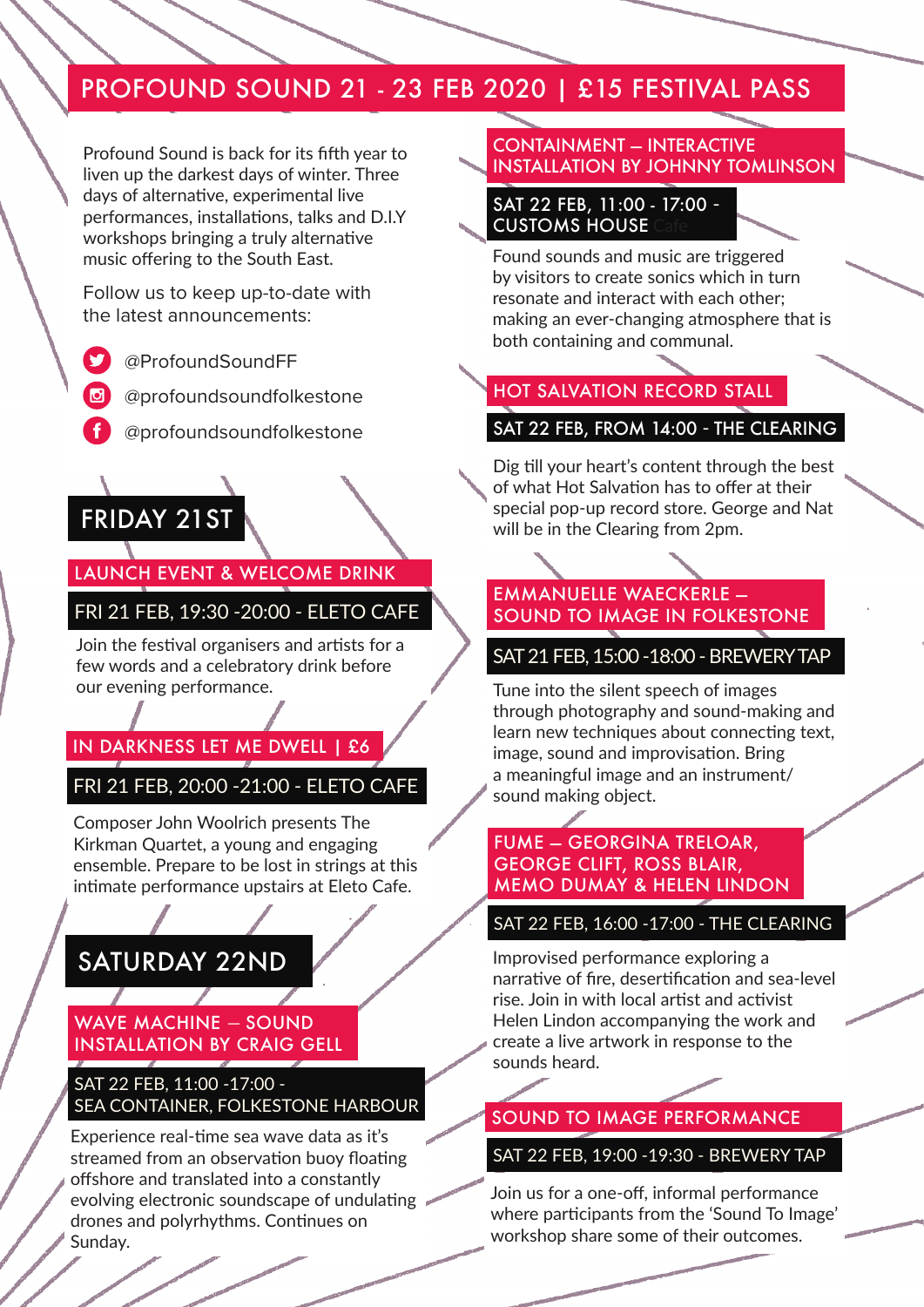# SATURDAY NIGHT

#### HRÍM | ÖSP ELDJÁRN, ANIL SEBASTIAN & CHERIF HASHIZUME | £10 DOUBLE BILL

#### SAT 22 FEB, 20:30 - 21:30 - QUARTERHOUSE

Fresh from their Icelandic debut, Hrím captures music beyond our imagination. Ösp's graceful and immaculate vocals; Anil's intricate and sophisticated harmonies; and Cherif's gnarly and organic electronics expand and contract to shape unique sonic landscapes.

#### MIGUEL NOYA | £10 DOUBLE BILL

#### SAT 22 FEB, 22:00 - 23:00 - QUARTERHOUSE

A pioneering early synthesist - Venezuelan artist Miguel created electronic music against the backdrop of corruption, riots, and hyperinflation. His latest release with Phantom Limb brings together work from across his career and imbibes the 1980's Western world's ambient-electronic scene with his own gravitas and a lush tropical edge.

#### SPACE AFTER PARTY

#### SAT 22 FEB, 20:00 -02:00 - SPACE BAR

Our live double-bill culminates at Space Bar with DJs Braga Circuit, Hermit & Slope Wild/ Tumult. Expect a mash-up of punk, pop, techno, jazz and chamber music to finish of a night of epic music.

# SUNDAY 23RD

#### CHERIF HASHIZUME CODING WORKSHOP SUN 23 FEB, 16:00 -20:00 - HOME TAP ROOM

#### SAT 22 FEB, 10:00 - 15:00 - QUARTERHOUSE

Aimed at beginners, join audio coder and sound artist Cherif Hashizume to learn all you need to know about how to start making your own sound-work and audio creations through the basics of Pure Data (PD).

#### WAVE MACHINE SOUND INSTALLATION — CRAIG GELL

#### SAT 22 FEB, 11:00 -17:00 - SEA CONTAINER, FOLKESTONE HARBOUR

Experience real-time sea wave data as it's streamed from an observation buoy floating offshore and translated into a constantly evolving electronic soundscape of undulating drones and polyrhythms.

## MIGUEL NOYA - INTERACTIVE LECTURE

#### SUN 23 FEB, 13:00 -15:00 - GLASSWORKS

Using his own projects and experiments in real-time, Miguel Noya hosts a one-off interactive lecture for those wanting to listen and learn different ways of playing and composing electronic/mixed music composition and processes.

#### IN THE LOOP & FAG BREAK | £6

#### SUN 23 FEB, 15:00 -16:30 - QUARTERHOUSE

Anna Braithwaite, Helen Lindon and Luke Birch bring a unique one-off performance where tape loops, fine art, voice and dance spontaneously interpret music. Second on the afternoon bill is Fag Break, a musical game by Rebecca Askew where rules and blind chance interact with the musicians and audience.

#### LOCAL FOREIGNER CLOSING PARTY

Celebrate the end of the festival at Home Taproom where performance artist and DJ Local Foreigner will play out the end of the festival with tracks and sounds from just around the corner and the rest of the world.